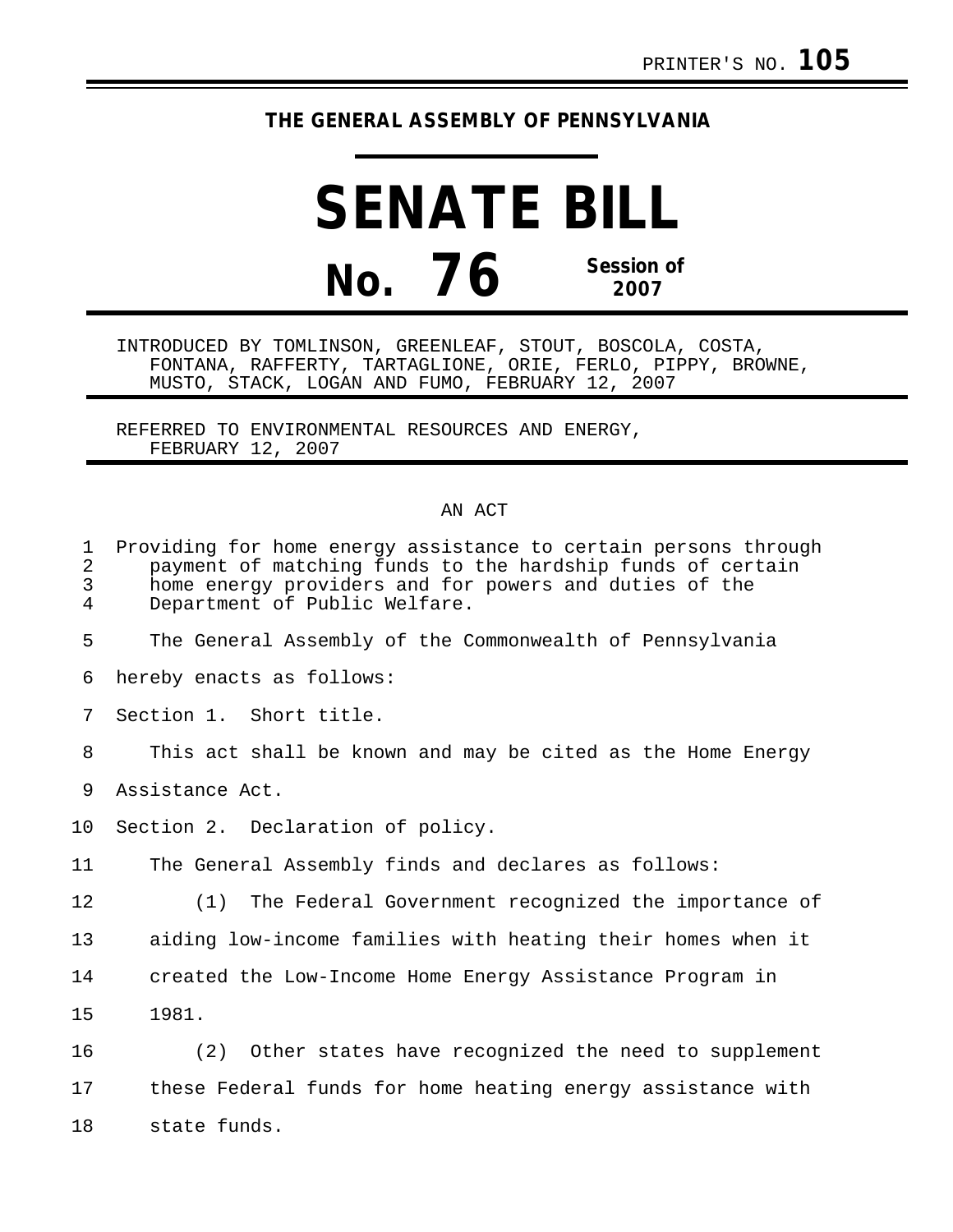1 (3) The Commonwealth recognizes the importance of 2 allocating State funds to aid families struggling with 3 heating costs that do not fall within the guidelines of the 4 Federal program.

5 (4) Heating oil and propane gas companies and public 6 utilities that provide electricity and natural gas also 7 recognize the need to contribute funds for energy assistance 8 by their establishment of hardship funds.

9 Section 3. Definitions.

10 The following words and phrases when used in this act shall 11 have the meanings given to them in this section unless the 12 context clearly indicates otherwise:

13 "Average monthly degree day." The average daily temperature 14 for a given month.

15 "Department." The Department of Public Welfare of the 16 Commonwealth.

17 "Eligible ratepayer." A ratepayer whose payment to a home 18 energy provider for service is delinquent or has otherwise 19 extenuating circumstances and whose income falls between 151% 20 and 200% of the Federal poverty guidelines as reported by the 21 Department of Health and Human Services.

22 "Hardship fund." Funds established by a home energy provider 23 to provide cash assistance to those ratepayers who have 24 exhausted all other resources for payment of electricity, 25 heating oil, natural gas or propane gas bills.

26 "Heating season." The months of November, December, January, 27 February and March, consecutively.

28 "Home energy provider." A heating oil or propane gas company 29 or a public utility that provides electricity or natural gas to 30 ratepayers in this Commonwealth.

20070S0076B0105 - 2 -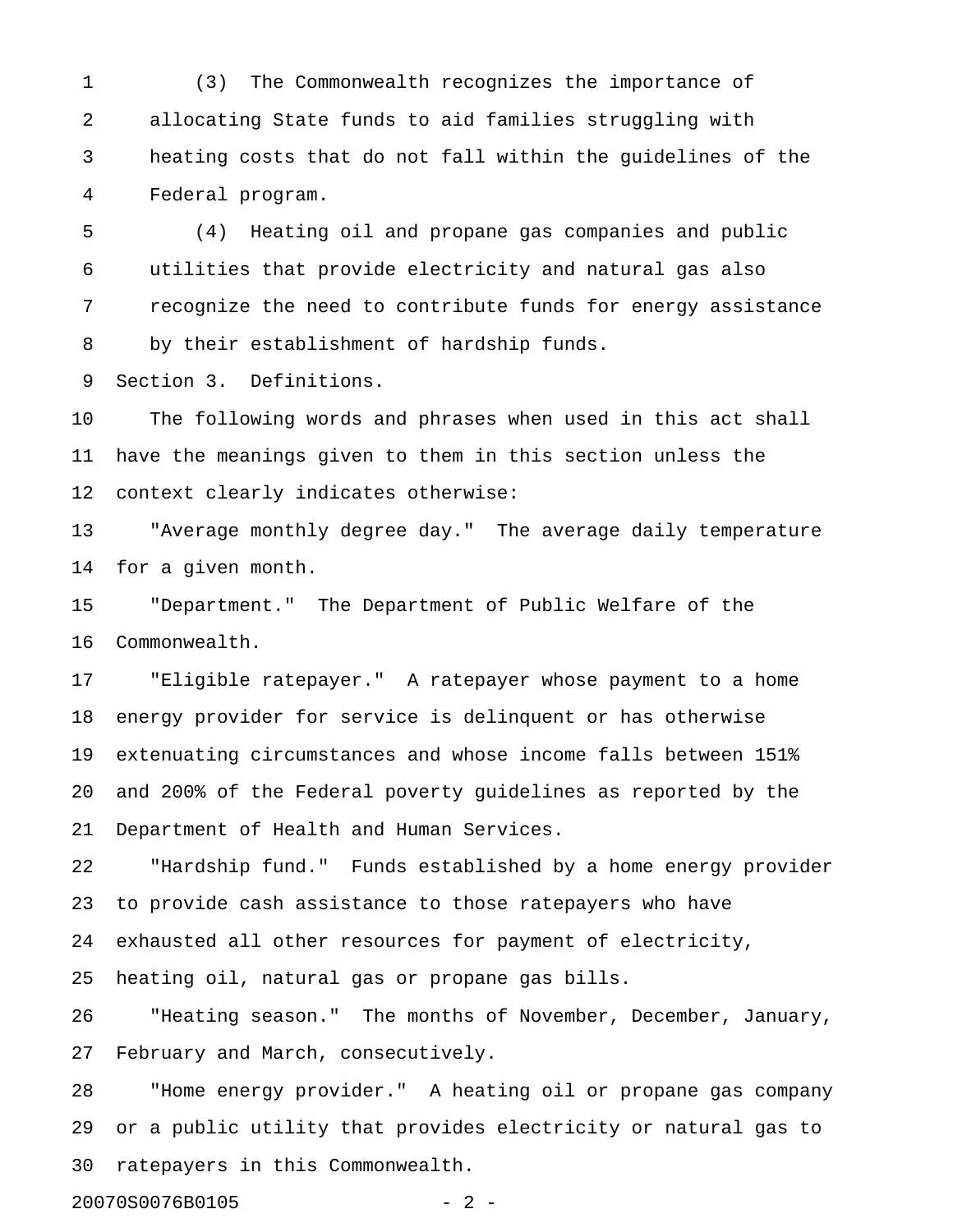1 "Ratepayer." A person in whose name a residential service 2 account is listed with a home energy provider and who is 3 primarily responsible for payment of a bill rendered for 4 service.

5 Section 4. Matching funds.

6 (a) Commonwealth share.--The department shall provide 7 matching funds based upon the amount contributed by the 8 stockholders, employees and ratepayers of home energy providers 9 to their hardship funds as contained in the most recent data 10 reported to the Pennsylvania Public Utility Commission or 11 obtained otherwise.

12 (b) Distribution.--The department shall only distribute 13 matching funds when the Statewide average monthly degree days in 14 a heating season are 10% colder than the Statewide average 15 monthly degree days for a heating season for the previous ten 16 years as reported by the National Weather Service or obtained 17 otherwise.

18 Section 5. Application procedure.

19 (a) Time for filing.--A home energy provider may apply for 20 matching funds and must notify the department of its intent to 21 do so during the period of January 1 to February 1.

22 (b) Contents of application.--The application shall be in 23 such form as prescribed by the department and shall contain:

24 (1) The amount to be credited to the home energy 25 provider into its hardship fund.

26 (2) Identification of a nonprofit entity that has agreed 27 to evaluate the financial condition of ratepayers, with their 28 consent, in order to assist the home energy provider with its 29 determination of whether the ratepayers should receive credit 30 through the hardship fund.

20070S0076B0105 - 3 -